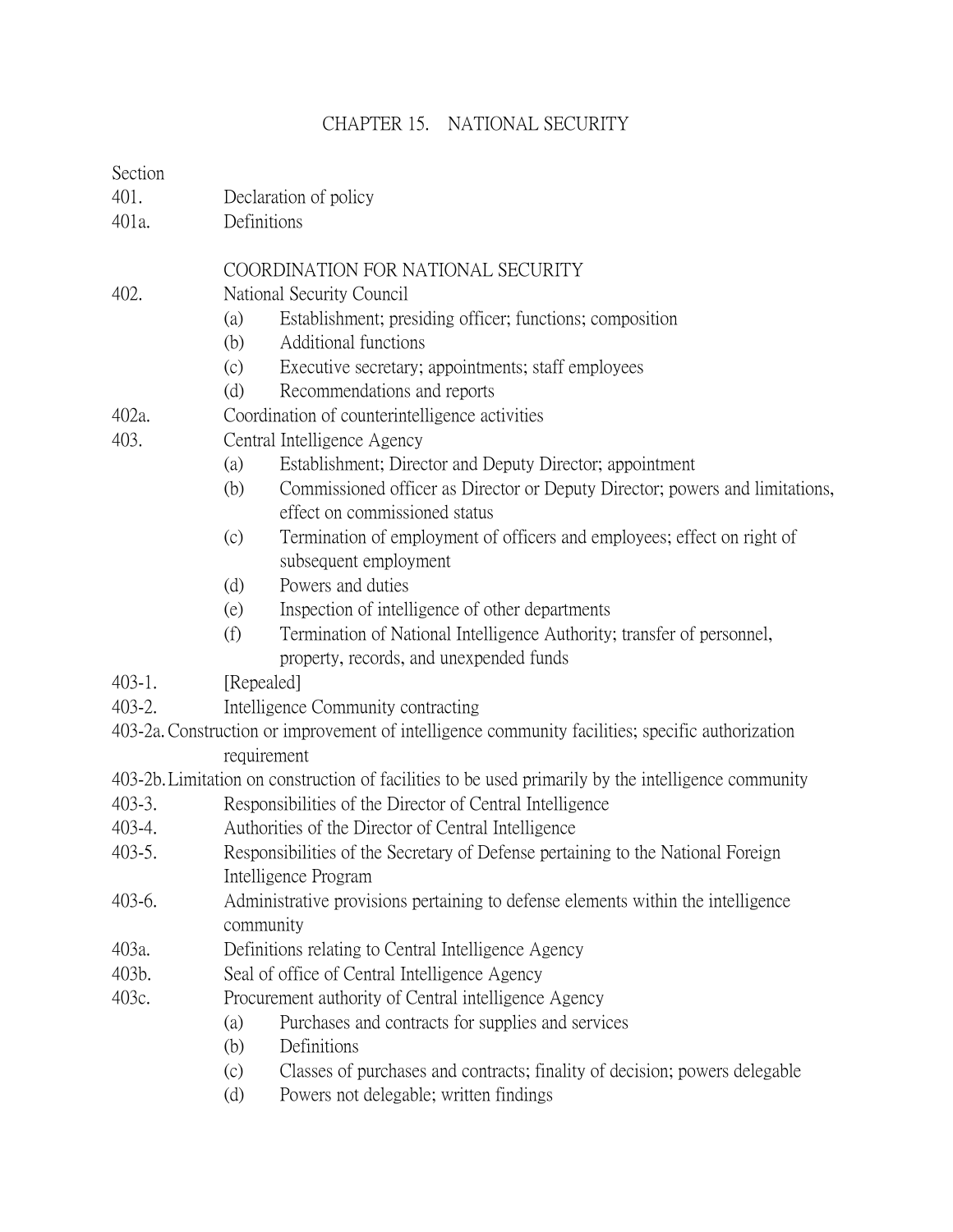| 403d.                                                      | [Repealed]                                                                            |  |  |
|------------------------------------------------------------|---------------------------------------------------------------------------------------|--|--|
| 403e.                                                      | Central Intelligence Agency; travel; allowance, and related expenses                  |  |  |
|                                                            | 403e-1. Eligibility for incentive awards                                              |  |  |
| 403f.                                                      | General aUthorities of Agency                                                         |  |  |
| 403g.                                                      | Protection of nature of Agency's functions                                            |  |  |
| 403h.                                                      | Admission of essential aliens; limitation on number                                   |  |  |
| 403i.                                                      | [Repealed]                                                                            |  |  |
| 403j.                                                      | Central Intelligence Agency; appropriations; expenditures                             |  |  |
| 403k.                                                      | Authority to pay death gratuities                                                     |  |  |
| 4031.                                                      | Authority to accept gifts, devises, and bequests                                      |  |  |
| 403m.                                                      | Misuse of Agency name, initials, or seal                                              |  |  |
| 403n.                                                      | Retirement equity for spouses of certain employees                                    |  |  |
| 403 <sub>o</sub> .                                         | Security personnel at agency installations                                            |  |  |
| 403p.                                                      | Health benefits for certain former spouses of Central Intelligence Agency employees   |  |  |
| 403q.                                                      | Inspector General for the Agency                                                      |  |  |
| 403r.                                                      | Special annuity computation rules for certain employees' service abroad               |  |  |
| 403r-1. Portability of overseas service retirement benefit |                                                                                       |  |  |
| 403s.                                                      | Special rules for disability retirement and death-in-service benefits with respect to |  |  |
|                                                            | certain employees                                                                     |  |  |
| 404.                                                       | Emergency preparedness                                                                |  |  |
|                                                            | Employment of personnel<br>(a)                                                        |  |  |
|                                                            | (b)<br>Functions                                                                      |  |  |
|                                                            | (c)<br>Utilization of Government resources and facilities                             |  |  |
| 404a.                                                      | Annual national security strAtegy report                                              |  |  |
| 404b.                                                      | Multiyear national foreign intelligence program                                       |  |  |
| 404c.                                                      | Annual report on United States security arrangements and commitments with other       |  |  |
|                                                            | nations                                                                               |  |  |
| 404d.                                                      | Annual report on intelligence community activities                                    |  |  |
|                                                            | <b>MISCELLANEOUS</b>                                                                  |  |  |
| 405.                                                       | Advisory Committees; appointment; compensation of part-time personnel;                |  |  |
|                                                            | applicability of other laws                                                           |  |  |
| 406.                                                       | [Superseded]                                                                          |  |  |
| 407.                                                       | Study or plan of surrender; use of appropriations                                     |  |  |
| 408.                                                       | Applicable laws                                                                       |  |  |
| 409.                                                       | Definitions of military departments                                                   |  |  |
| 410.                                                       | Definitions of function and Department of Defense                                     |  |  |
| 411.                                                       | Authorization of appropriations                                                       |  |  |
| 412.                                                       | Repealing and savings provisions                                                      |  |  |

ACCOUNTABILITY FOR INTELLIGENCE ACTIVITIES